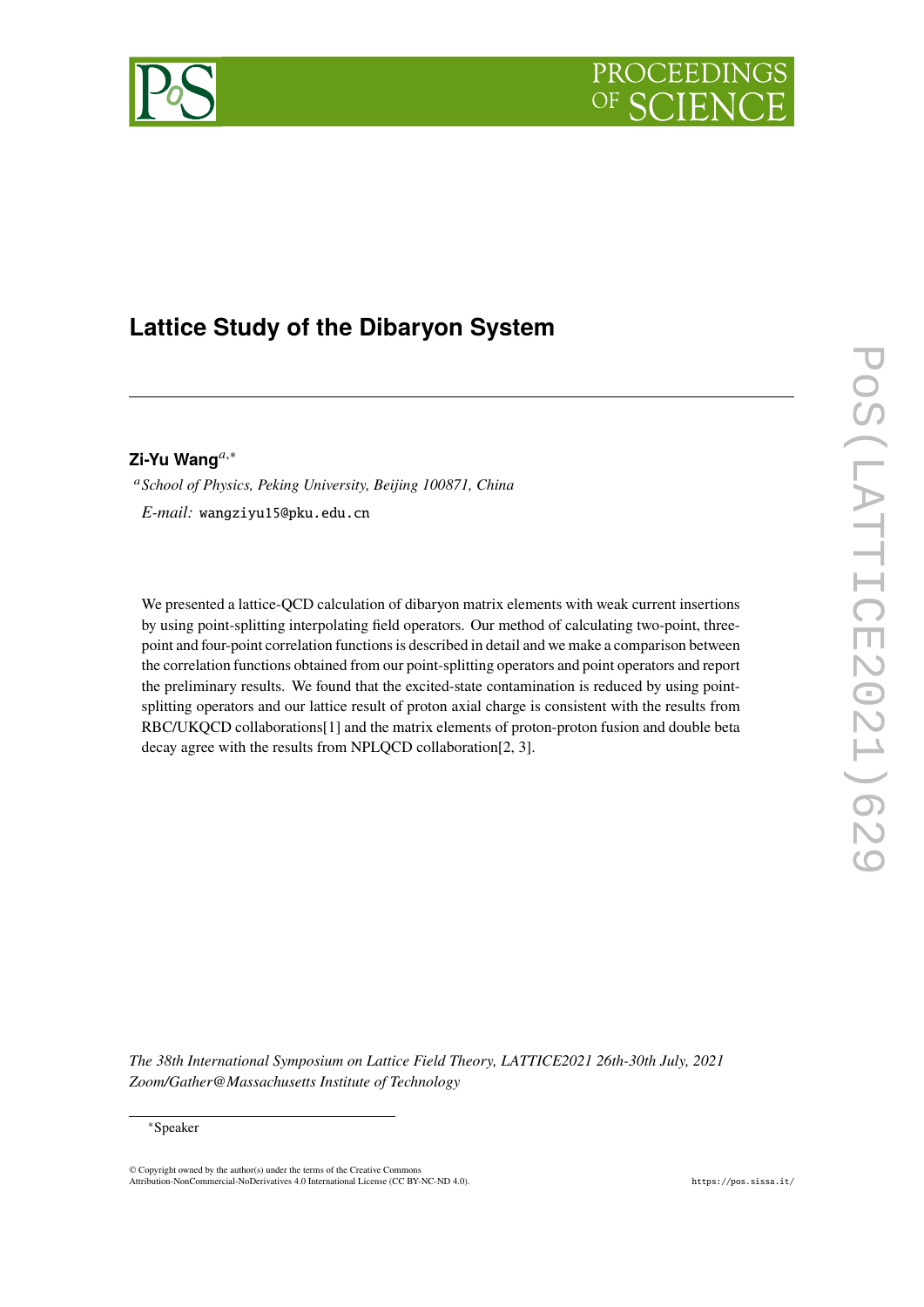# **1. Introduction**

Dibaryon system plays an essential role in our understanding of fundamental physics and manybody system. In recent years, *ab initio* nuclear many-body methods have made significant progress and are entering an era of precision nuclear physics[[4](#page-7-3)]. How to constrain the uncertainties from the nuclear Hamiltonian, which now dominates over the uncertainties from many-body methods, has become a crucial question[[4](#page-7-3)]. One of the possible ways to constrain the nuclear forces is to match effective field theory (EFT) interactions to corresponding lattice QCD results, which is especially important for the observables that are difficult to access experimentally[[4](#page-7-3), [5](#page-7-4)]. One of the examples is the neutrinoless double beta decay. Once detected, it would prove that neutrinos are Majorana fermions. For the double beta decays of the pion, the lattice results of the decay amplitudes can be matched with EFT formula to obtain the relevant low energy constants [\[6](#page-7-5)[–9\]](#page-8-0). For the more complicated dibaryon system, the pioneering calculation of two-neutrino double beta decay has been carried out by NPLQCD Collaboration [\[2,](#page-7-1) [3\]](#page-7-2). For the neutrinoless double beta decay of the dibaryon system, it is computationally more demanding. In Ref. [[10\]](#page-8-1) we propose to reduce the finite-volume effects by using a massive neutrino. In this work, we report the progress made in the realistic lattice calculation of the dibaryon system.

The main difficulty of performing lattice calculation on dibaryon system comes from two aspects. First, the contraction of dibaryon correlation functions is much more complicated than mesons or single baryon systems so an effective algorithm is essential in order to complete the calculation with a reasonable time. The second difficulty is due to the well-known signal-to-noise problem that the dibaryon correlation functions become very noisy at large time slices while the data at small time slices suffer from strong excited-state contamination. Several multi-baryon contraction algorithms have been proposed[\[11](#page-8-2), [12](#page-8-3)] and the pioneering calculation of proton-proton fusion and double beta decay matrix elements has been performed by NPLQCD collaboration[[2](#page-7-1), [3\]](#page-7-2). In addition, the HAL QCD collaboration proposed alternative approach [\[13](#page-8-4)–[15\]](#page-8-5) to overcome these difficulties.

In this work, we adopt the point-splitting interpolating field operators to reduce the excited-state contamination in our lattice calculation. We will present our contraction algorithm of calculating dibaryon two-point correlation functions and its extension to three-point and four-point correlation functions with weak current insertions.

# **2. Methodology**

In this work, we introduced point-splitting operators (PS) in addition to traditional point operators  $(P)^1$  $(P)^1$ . For point operators, all six quarks are located at one point while for point-splitting operators, we put one baryon at one point and the other baryon at another point. For example, the

<span id="page-1-0"></span><sup>1</sup>The point operators here are called hexquark operators and the point-splitting operators are called bilocal operators in the recent work by NPLQCD collaboration[[16\]](#page-8-6).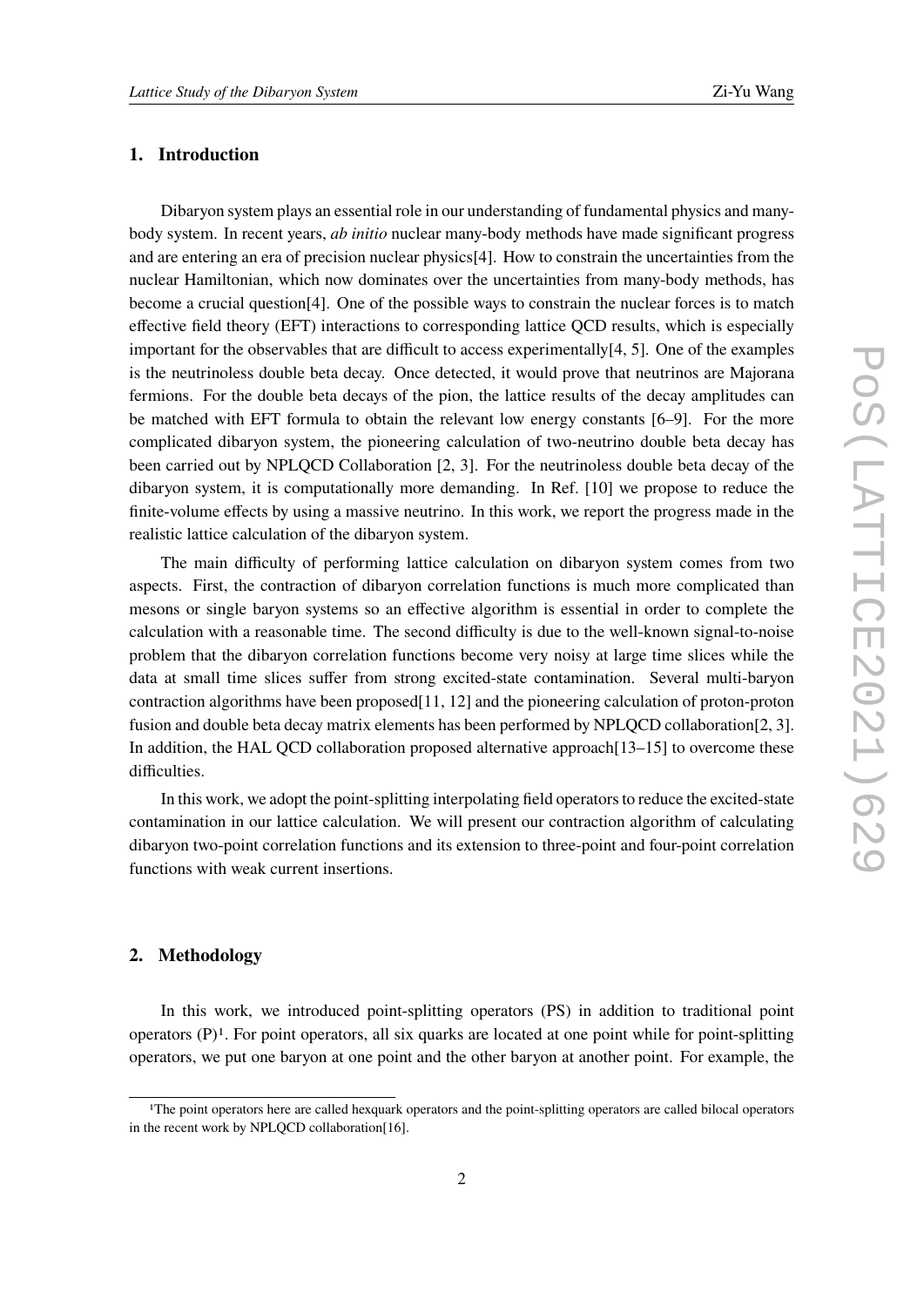point and point-splitting interpolating field operators of deuteron with spin  $s_z = 1$  are defined as,

$$
d(s_z = 1, P) = \sum_x p(\uparrow, x) n(\uparrow, x), \tag{1}
$$

$$
d(s_z = 1, \text{PS}) = \sum_{x_1, x_2} \frac{1}{2} (p(\uparrow, x_1) n(\uparrow, x_2) + p(\uparrow, x_1) n(\uparrow, x_2)) \tag{2}
$$

The main purpose of introducing point-splitting operators is to reduce the excited-state contamination. This can be seen by expressing these two kinds of operators in momentum space:

$$
\tilde{d}(s_z = 1, P) = \sum_k \tilde{p}(\uparrow, k)\tilde{n}(\uparrow, -k),\tag{3}
$$

$$
\tilde{d}(s_z = 1, \text{PS}) = \frac{1}{2} (\tilde{p}(\uparrow, 0)\tilde{n}(\uparrow, 0) + \tilde{p}(\uparrow, 0)\tilde{n}(\uparrow, 0)),\tag{4}
$$

where  $\tilde{d}$ ,  $\tilde{p}$ ,  $\tilde{n}$  are operators of deuteron, proton and neutron in momentum space. We will demonstrate numerically in section [3.2](#page-4-0) that the point-splitting operators cause much smaller excited-state effects. Since the contraction for point-splitting operators are more complicated, we developed an improved algorithm based on the idea from [\[11](#page-8-2), [12](#page-8-3)].

To calculate three-point and four-point correlation functions, we employ isospin rotation method together with the sequential-source propagators. For the three point correlation function of  $p p \rightarrow d$ process, the initial state is  $|I, I_z\rangle = |1, 1\rangle$  and the final state is  $|I, I_z\rangle = |0, 0\rangle$ . Wigner-Eckart theorem told us that

$$
\langle 0,0|\hat{O}_{-1}^1|1,1\rangle = \langle 1,1;1,-1|1,1;0,0\rangle \frac{\langle 0||\hat{O}^1||1\rangle}{\sqrt{3}},\tag{5}
$$

where  $\langle 1, 1; 1, -1 | 1, 1; 0, 0 \rangle$  is a known Clebsch-Gordan (CG) coefficient and  $\langle 0 | 0 \rangle | 1 \rangle$  is irrelevant to  $I_z$ . To evaluate  $\langle 0 \, \| \, \hat{O}^1 \, \| 1 \rangle$ , we may consider a process without quark flavour changing which can be calculated by using sequential-source propagators. We choose  $pn(^1S_0) \rightarrow d$  process in this work and found that,

<span id="page-2-0"></span>
$$
\langle d | \hat{O}_{-1}^1 | pp \rangle = - \langle d | \hat{O}_0^1 | pn(^1S_0) \rangle. \tag{6}
$$

For the four point correlation function of  $nn \rightarrow pp$  process,  $I_z$  of the initial and final states has changed two units in total due to two weak current insertions. In order to calculate the matrix element of  $\langle pp | \hat{O}_2^2 | nn \rangle$ , we need to consider two flavour conserving processes to eliminate the unwanted contribution from  $\hat{O}_0^0$ . Again from Wigner-Eckart theorem and the CG coefficients we found that,

<span id="page-2-1"></span>
$$
\langle pp \, \big| \, \hat{O}_2^2 \, \big| \, nn \rangle = \frac{\sqrt{6}}{3} \left( \langle pp \, \big| \, \hat{O}_0 \, \big| \, pp \rangle - \langle pn(^1S_0) \, \big| \, \hat{O}_0 \, \big| \, pn(^1S_0) \rangle \right). \tag{7}
$$

By using eq. [\(6\)](#page-2-0) and eq. [\(7\)](#page-2-1), we are able to get the desired nuclear matrix elements of protonproton fusion and double beta decay through calculating some flavour-conserving matrix elements.

The flavour-conserving matrix elements can be obtained by examining the time dependence of three-point and four-point correlation functions. For three point function with one current insertion,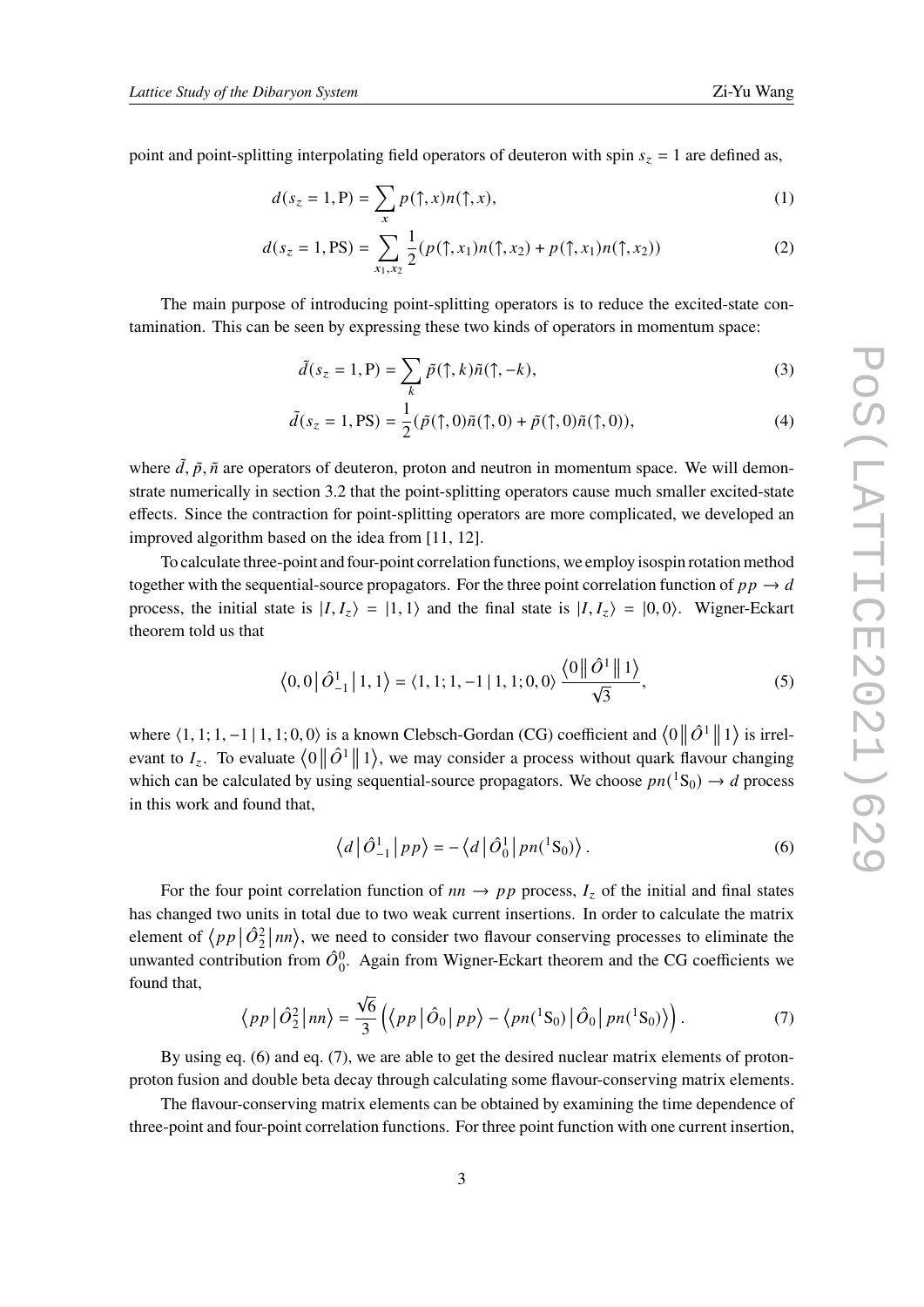we found that

$$
C_3(t) = \sum_{t'=0}^{T-1} \left\langle \Omega \left| T \left\{ O(t) \mathcal{J}(t') O^{\dagger}(0) \right\} \right| \Omega \right\rangle, \tag{8}
$$

$$
= \sum_{n} \frac{e^{-E_{n}t}}{2E_{n}} \left( (t-1)J_{nn} \frac{Z_{n}^{0} Z_{n}^{\dagger}}{2E_{n}} + d_{n} \right) + \sum_{m \neq n} \frac{Z_{n}^{0} Z_{m}^{\dagger}}{4E_{n} E_{m}} \frac{e^{-E_{n}t - \frac{\Delta mn}{2}} - e^{-E_{m}t - \frac{\Delta nm}{2}}}{e^{\frac{\Delta mn}{2}} - e^{\frac{\Delta nm}{2}}} J_{nm}, \qquad (9)
$$

where  $Z_n^{\mathbf{p}} = \sum_{\mathbf{x}} e^{i \mathbf{p} \cdot \mathbf{x}} \langle \Omega | O(0, \mathbf{x}) | n \rangle$ ,  $Z_n^{\dagger} = \langle n | O^{\dagger}(0, \mathbf{0}) | \Omega \rangle$ ,  $J_{nm} = \langle n | J | m \rangle$ ,  $\Delta_{mn} = E_m - E_n$ . The detailed analysis has been given by [\[17](#page-8-7)], and we adopted their notation here. In this notation, the two-point correlation function can be written as,

$$
C_2(t) = \sum_{n} \frac{Z_n^0 Z_n^{\dagger}}{2E_n} e^{-E_n t}.
$$
 (10)

We noticed that the desired matrix element can be extracted from the ratio,

$$
R_3(t) = \frac{C_3(t)}{C_2(t)} = \left(\frac{1}{2E_0} \langle f | J | i \rangle\right) t + \text{(time independent terms)} + \text{(exponentially suppressed terms)}.
$$
\n(11)

This equation tells us that we are able to extract the matrix element of proton-proton fusion  $\langle d | \mathcal{J} | p p \rangle$  from the term proportional to t.

For four point function with two current insertions, there are three possible time-orderings since these two currents are identical in our case,

$$
I: 0 < t' < t'' < t,\tag{12}
$$

$$
\Pi: 0 < t' < t < t'',\tag{13}
$$

III: 
$$
0 < t < t' < t''
$$
. (14)

We found that only case I contains polynomially time-dependent terms and we reached

$$
C_4(t) = \sum_{t'=0}^{T-1} \sum_{t''=0}^{T-1} \langle 0|T \{O(t) \mathcal{J}(t') \mathcal{J}(t'') O^{\dagger}(0)\} | 0 \rangle, \tag{15}
$$
  
= 
$$
\sum_{n,\alpha} \frac{J_{n\alpha} J_{\alpha n} Z_n Z_n^{\dagger}}{8E_n^2 E_\alpha} e^{-E_n t} \left(\frac{t}{\Delta} - \frac{1 - e^{-\Delta t}}{\Delta^2}\right) + \text{(round-world effects, exponentially suppressed)},
$$

(16)

where  $\Delta \equiv E_{\alpha} - E_n$  is the energy difference between initial states and intermediate states. If  $\Delta \approx 0$ , we have  $(t/\Delta - (1 - e^{-\Delta t})/\Delta^2) = t^2/2 + O(\Delta)$ , which is the case of the long-distance contribution in  $2\nu2\beta$  process, in which the intermediate state is a deuteron whose mass is very close to a dineutron or diproton.

Similar to the three-point function, we eliminate the coefficients by considering the ratio of  $C_4(t)/C_2(t),$ 

$$
R_4(t) = \frac{C_4(t)}{C_2(t)} = \underbrace{\frac{\langle f | J | \alpha \rangle \langle \alpha | J | i \rangle}{8E_0 E_{\alpha}} t^2}_{\text{long-distance term}} + \underbrace{\sum_{E_{\alpha} \neq E_0} \frac{\langle f | J | \alpha \rangle \langle \alpha | J | i \rangle}{4E_0 E_{\alpha} (E_{\alpha} - E_0)} t}_{\text{short-distance term}}
$$

+ (t-independent terms & exp. suppressed terms) (17)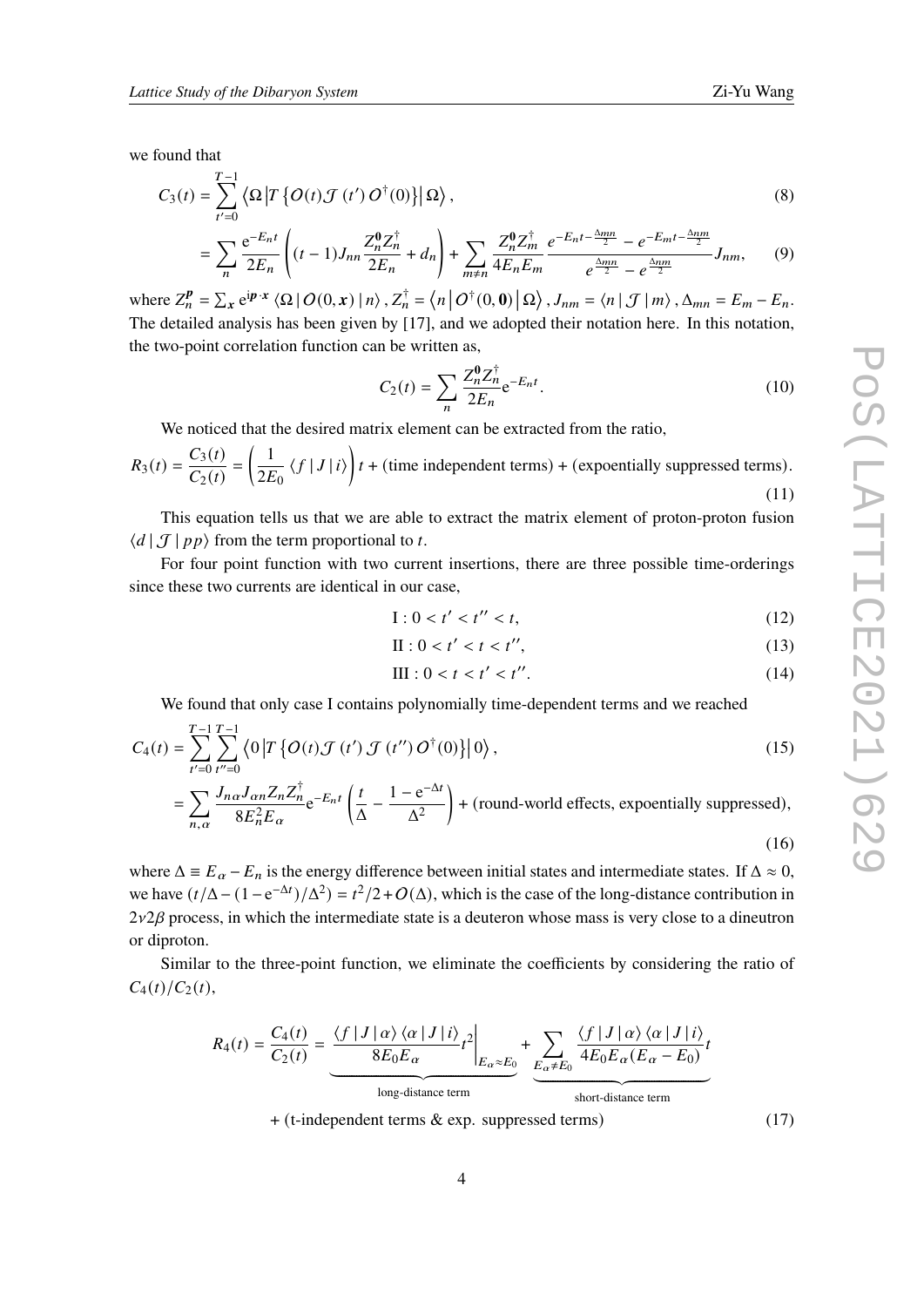With this equation, we are able to extract the long-distance contribution of two-neutrino double beta decay from the  $t^2$ -dependent term of the four-point correlation function while extracting the short-distance contribution from the  $t$ -dependent term.

# **3. Lattice Calculation**

#### **3.1 Lattice Setup**

We adopted the gauge-configuration ensembles with domain wall fermion and Iwasaki gauge action in our calculation. Detailed information is listed in table [1.](#page-4-1) Currently, 42 configurations were generated for the ensemble 24I and 235 configurations were generated for 16I. For a given configuration, at every two time slices, we calculated propagators with 8 different source locations and sequential-source propagators with 4 source locations. The random field selection method was also applied after smearing to save disk and the cost of spatial summation[\[18](#page-8-8)].

<span id="page-4-1"></span>**Table 1:** Information about the lattice setup. The lattice spacing, pion mass and  $Z_A$  is taken from the work by RBC/UKQCD[[1,](#page-7-0) [19–](#page-8-9)[21\]](#page-8-10).

|  |  | $\beta$ $L^3 \times T$ am <sub>l</sub> $L(fm)$ $a^{-1}(GeV)$ $m_\pi (MeV)$ $Z_A$ |                                                                             |
|--|--|----------------------------------------------------------------------------------|-----------------------------------------------------------------------------|
|  |  |                                                                                  | 24I 2.13 $24^3 \times 64$ 0.01 $\sim 2.7$ 1.7844(49) 432.2(1.4) 0.71759(56) |
|  |  |                                                                                  | 16I 2.13 $16^3 \times 32$ 0.01 ~ 1.8 1.73(3) 438(3) 0.72222(8)              |

## <span id="page-4-0"></span>**3.2 Preliminary Results**

In this section we will present some preliminary results to demonstrate our method and all the results in this section are obtained using the correlated fitting.

#### **3.2.1 Results form Two-point Correlation Functions**

We presented the effective mass of a diproton system in fig. [1.](#page-5-0) We found that it's almost impossible to find a plateau before the noise overwhelms the signal in the results from ensemble 16I, so the results are mainly reported using ensemble 24I. From the picture on the right panel we noticed that the excited-state contamination has been significantly reduced by introducing PSPS correlators as we expected, thus we are able to choose a relatively early time window for fitting without worrying about excited states. Since the signal-to-noise ratio problem of dibaryon system prohibited us from getting reliable data at large time slices, this feature of PSPS correlation functions allows us to fit the data at an earlier time window.

The mass difference between deuteron and  $pn(1S0)$  (which has the same effective mass as dineutron or diproton in our simulation) is an example, and it will be used in the analysis of double beta decay. With the help of point-splitting operators, we are able to obtain a nonzero mass difference from our data.

#### **3.2.2 Results form Three-point Correlation Functions**

The first result from three-point correlation function is the proton axial charge  $g_A$  which is used to normalize the results of dibaryon system. The fitting may contains severe excited-state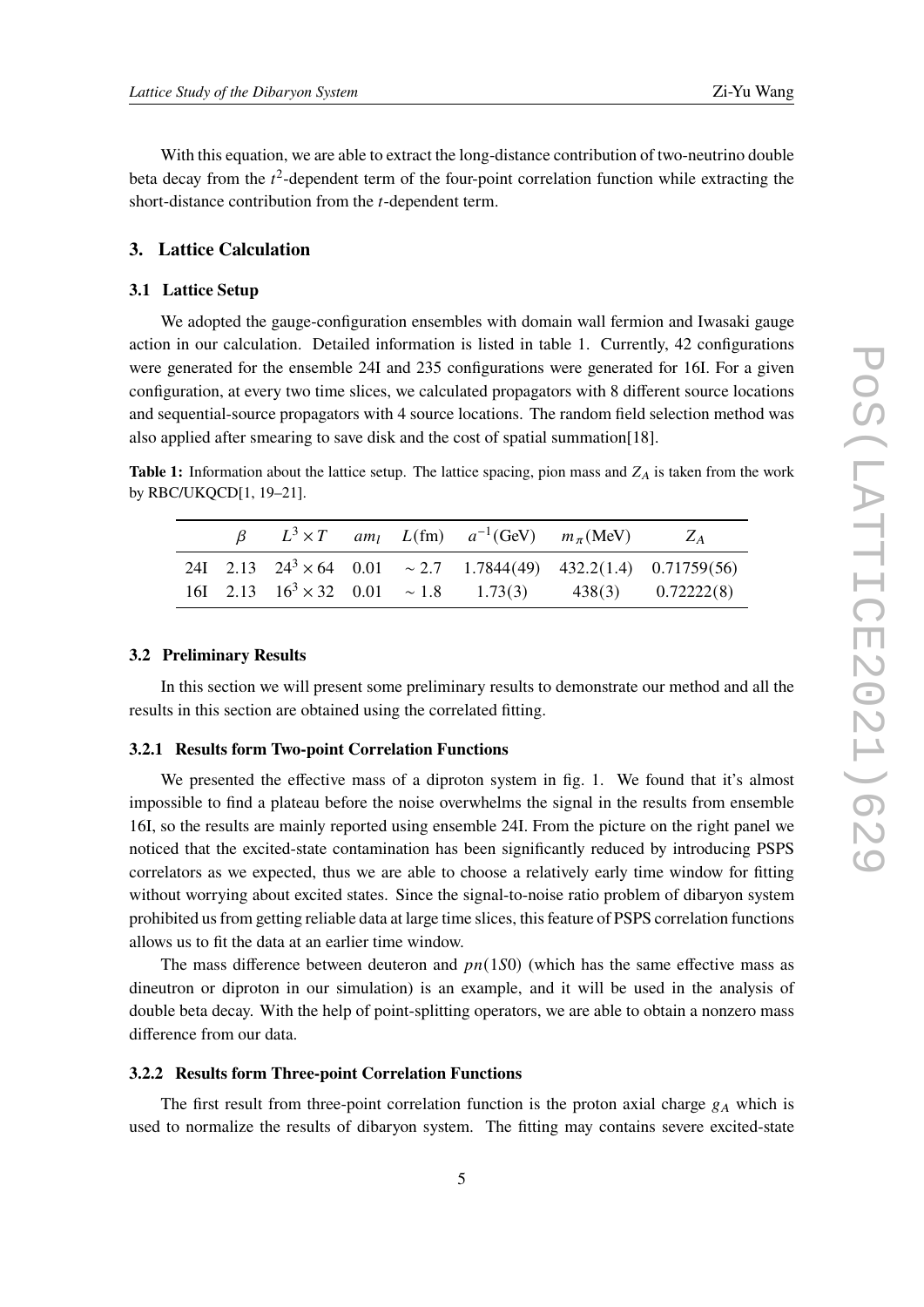<span id="page-5-0"></span>

**Figure 1:** The left panel shows the effective mass of diproton system and the right panel shows the mass difference  $\Delta \equiv E_{\text{pn}(1S0)} - E_{\text{pn}(3S1)}$ . Data points with different setup are slightly offset in *t* for clarity. We used 235 configurations for ensemble 16I while 42 configurations for 24I.

contamination[\[22](#page-8-11)] so we performed a multi-state fit to check our results, which is presented in the left panel of fig. [2](#page-6-0). Our fitting result of  $g_A$  is,

$$
g_A|_{\text{single-state}} = 1.14(6), g_A|_{\text{multi-state}} = 1.16(6)
$$
 (18)

which is consistant with each other and it also agrees with the result from RBC/UKQCD with the same lattice setup[[1\]](#page-7-0).

The second result is the matrix element of proton-proton fusion, which is presented in fig. [2](#page-6-0). We noticed that the slope of curve from PP correlators is significantly greater than that form PSPS correlators at earlier time slices and is overwhelmed by the noise at later time slices. This behavior agrees with the effective mass curve in fig. [1](#page-5-0) that the PP correlators suffered more severe excited-state contamination than the PSPS correlators. Our fitting result using PSPS correlators is,

$$
\frac{\langle pp \, | \tilde{J}_3 \, | \, d \rangle}{g_A} = 1.06(28),\tag{19}
$$

which is consistent with [\[2,](#page-7-1) [3](#page-7-2)], in spite of the fact that our calculation is performed at a smaller pion mass.

#### **3.2.3 Results from four-point correlation function**

The fitting of long-distance and short-distance matrix element of double beta decay is presented in fig. [3](#page-7-6). We noticed that the fitting results from PSPS correlators are more stable when the fitting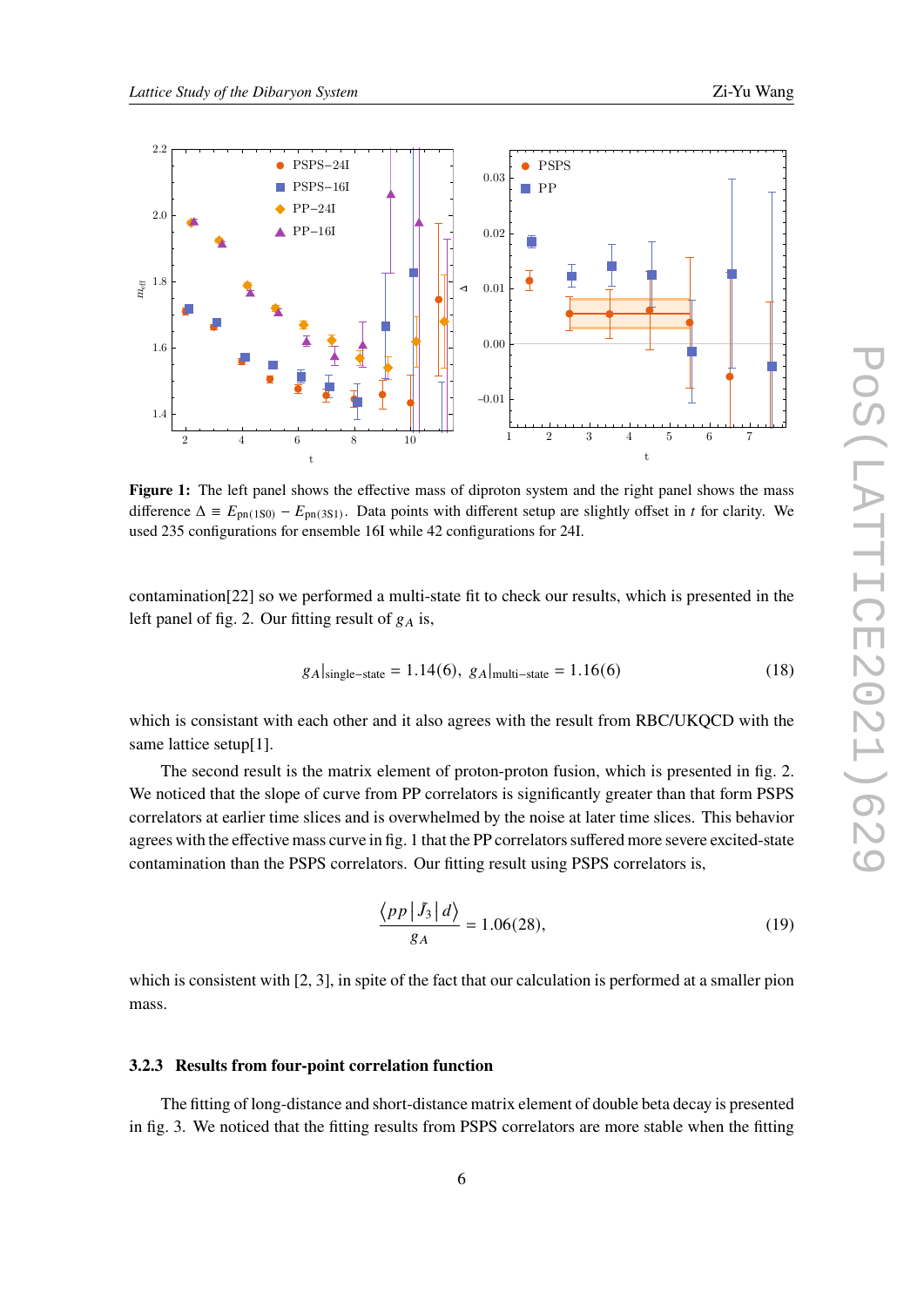<span id="page-6-0"></span>

**Figure 2:** The left panel shows the single-state (orange) and multi-state (blue) fitting of proton axial charge. The right panel shows the fitting of matrix element of proton-proton fusion. The orange points represents data from point-splitting source point-splitting sink correlation functions and the blue points represents data from point source point sink correlation functions.

windows changes compared to the PP correlators. Our fitting result is,

$$
\frac{\Delta}{g_A^2} \frac{\langle pp \, | \, J \, | \, d \rangle \langle d \, | \, J \, | \, nn \rangle}{\Delta} = 1.01(19),\tag{20}
$$

$$
\frac{\Delta}{g_A^2} \sum_{l \neq d} \frac{\langle pp \, | \, J \, | \, l \rangle \, \langle l \, | \, J \, | \, nn \rangle}{\delta_l} = -0.041(22),\tag{21}
$$

which is again consistent with the result from NPLQCD[\[3\]](#page-7-2).

# **4. Conclusion**

We have presented our method of calculating dibaryon weak transition matrix elements and reported the preliminary results of proton-proton fusion and double beta decay matrix elements. A comparison is made between PP and PSPS correlation functions. In the next stage of our research, we plan to work for  $0\nu2\beta$  matrix elements and further reduce both statistical and systematic uncertainties.

# **5. Acknowledgments**

This work is carried out under the supervision of Prof. Xu Feng at Peking University. The calculation is carried out on TianHe-3 (prototype) at Chinese National Supercomputer Center in Tianjin. We have used the QLattice package developed by Prof. Luchang Jin from University of Connecticut.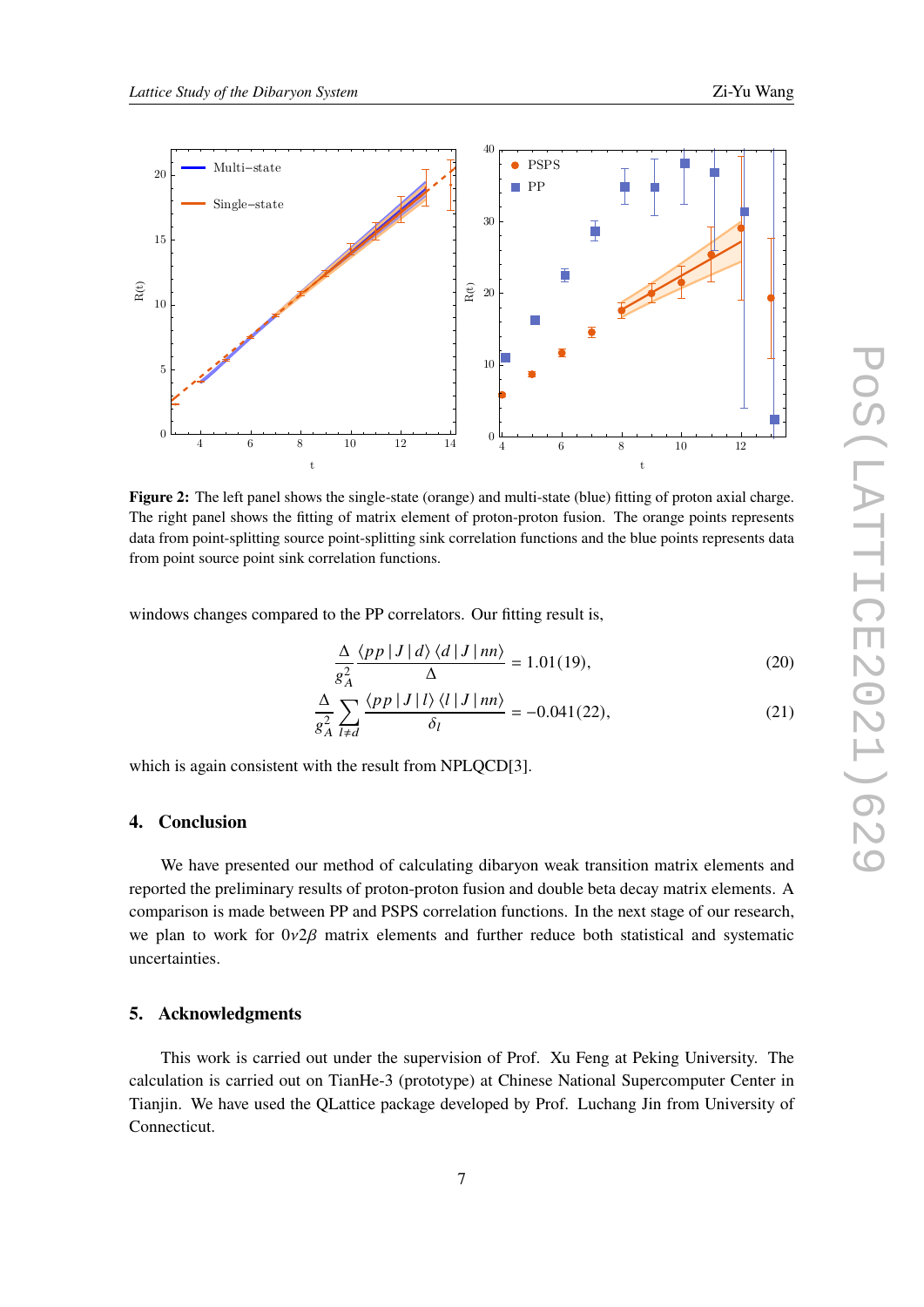<span id="page-7-6"></span>

**Figure 3:** Fitting of the matrix element of double beta decay  $(2\nu2\beta)$ . The left panel shows the ratio between four-point function and two-point function and right panel shows the fitting result of long-distance contribution with different fitting windows.

# **References**

- <span id="page-7-0"></span>[1] T. Yamazaki, Y. Aoki, T. Blum, H.W. Lin, M.F. Lin, S. Ohta et al., *Nucleon axial charge in (2+1)-flavor dynamical-lattice qcd with domain-wall fermions*, *[Physical Review Letters](https://doi.org/10.1103/physrevlett.100.171602)* **100**  $(2008)$ .
- <span id="page-7-1"></span>[2] NPLQCD Collaboration collaboration, *Proton-proton fusion and tritium decay from lattice quantum chromodynamics*, *[Phys. Rev. Lett.](https://doi.org/10.1103/PhysRevLett.119.062002)* **119** (2017) 062002.
- <span id="page-7-2"></span>[3] NPLQCD COLLABORATION collaboration, *Double-* $\beta$  *decay matrix elements from lattice quantum chromodynamics*, *Phys. Rev. D* **96** [\(2017\) 054505](https://doi.org/10.1103/PhysRevD.96.054505).
- <span id="page-7-3"></span>[4] I. Tews, Z. Davoudi, A. Ekström, J.D. Holt and J.E. Lynn, *New ideas in constraining nuclear forces*, *[Journal of Physics G: Nuclear and Particle Physics](https://doi.org/10.1088/1361-6471/ab9079)* **47** (2020) 103001.
- <span id="page-7-4"></span>[5] C. Drischler, W. Haxton, K. McElvain, E. Mereghetti, A. Nicholson, P. Vranas et al., *Towards grounding nuclear physics in qcd*, *[Progress in Particle and Nuclear Physics](https://doi.org/10.1016/j.ppnp.2021.103888)* **121** [\(2021\) 103888.](https://doi.org/10.1016/j.ppnp.2021.103888)
- <span id="page-7-5"></span>[6] A. Nicholson et al., *Heavy physics contributions to neutrinoless double beta decay from QCD*, *[Phys. Rev. Lett.](https://doi.org/10.1103/PhysRevLett.121.172501)* **121** (2018) 172501 [[1805.02634](https://arxiv.org/abs/1805.02634)].
- [7] X. Feng, L.-C. Jin, X.-Y. Tuo and S.-C. Xia, *Light-Neutrino Exchange and Long-Distance Contributions to*  $0\nu2\beta$  *Decays: An Exploratory Study on*  $\pi\pi \rightarrow ee$ , *[Phys. Rev. Lett.](https://doi.org/10.1103/PhysRevLett.122.022001)* **122** [\(2019\) 022001](https://doi.org/10.1103/PhysRevLett.122.022001) [[1809.10511](https://arxiv.org/abs/1809.10511)].
- [8] X.-Y. Tuo, X. Feng and L.-C. Jin, *Long-distance contributions to neutrinoless double beta*  $decay \pi^- \rightarrow \pi^+ee$ , *Phys. Rev. D* **100** [\(2019\) 094511](https://doi.org/10.1103/PhysRevD.100.094511) [[1909.13525](https://arxiv.org/abs/1909.13525)].